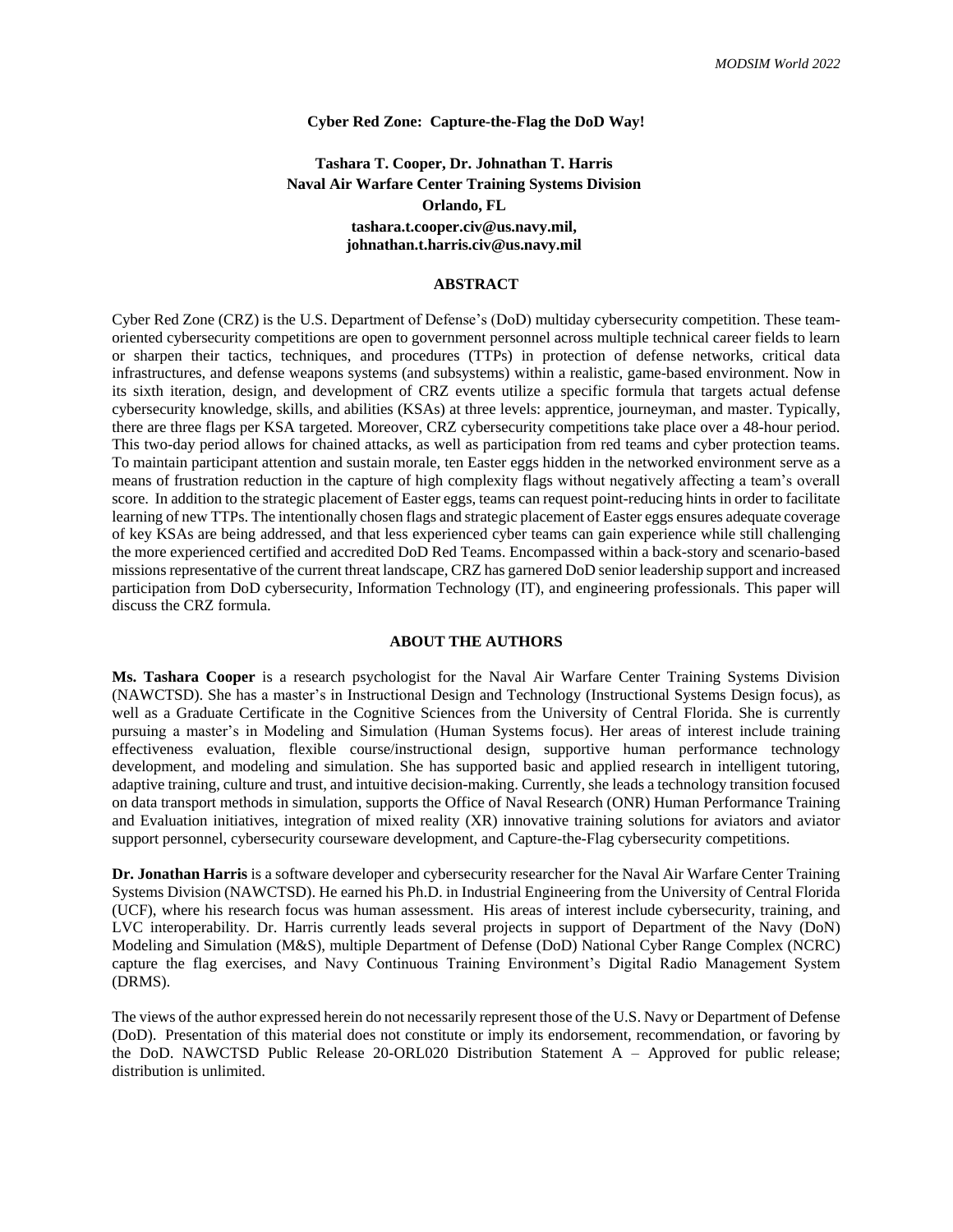# **INTRODUCTION**

Every day in the news, an organization reports being hacked. In 2021, there was a ransomware attack every 11 seconds and that is only a fraction of the total cyber-attacks for the year. "Cybersecurity is the art of protecting networks, devices, and data from unlawful access or criminal use and the practice of guaranteeing confidentiality, integrity, and availability of information" (Cybersecurity & Infrastructure Security Agency, 2021). Governments and Corporations alike are struggling to keep up with the cybersecurity skills shortage in the workforce to combat the rise in cybercrime. Demand is outpacing supply of qualified cybersecurity professionals (Center for Strategic and International Studies, 2016). Additionally, the pace of change in the cybersecurity industry requires constant training on the latest attacks. In addition to traditional training methodologies, creative game based approaches to training cyber-attacks are proving to be an effective way to train new skills.

This paper will focus on the cybersecurity training paradigm used in the National Cyber Range's (NCR) Cyber Red Zone (CRZ) Capture-the-Flag (CTF). Cybersecurity is a critical component of information and network security from both a functional and operational perspective. With advances in computerized tools and technologies, the threat landscape for cyber-attacks are constantly changing and the impacts of a data breach are so devastating to organizations and their reputation, training the cybersecurity workforce is a top priority for these enterprises. Institutions and organizations are leveraging the structure and architecture of gaming to supplement cybersecurity and information assurance related educational and training needs. NCR's CRZ annual event hosted in Orlando, Florida takes place across multiple days. Distributed self-formed teams across multiple geographic areas engage in discovering and exploiting vulnerabilities placed within the gameplay environment. This paper will discuss CRZ's flag design approach, factors driving the CRZ model, and game design methodology. In addition, discuss the benefits of CRZ as compared to other cybersecurity events.

## **Non-Military Cybersecurity Events**

Individual or team-based cyber defense contests and competitions are being utilized as an educational strategy or training paradigm across K-12 education, post-secondary academia, industry, and government/military. For example, at the K-12 level, the Air Force Association (AFA) established Cyber Patriot program. Cyber Patriot is a National Youth Cyber Program, which hosts one of the largest cyber defense competitions nationally and internationally. Event name varies based on geographic area where event takes place. Cyber Patriot is designed for high school and middle school students (Air Force Association, 2013). Students oversee securing virtual networks within a fast-paced, high stakes, realistic simulation. This allows students to get hands on experience in defending a system on both Windows and Linux operating systems within scenarios focused on hardening and removing vulnerabilities. The goal of Cyber Patriot is to increase student interest in cybersecurity to meet the needs of an increasingly technical workforce.

At the post-secondary level, there is the National Collegiate Cyber Defense Competition (NCCDC). The major mission of this competition is to supply institutions with a controlled environment to assess student conceptual and operational knowledge, skills, and level of competency in protecting computer information and network infrastructures. The basis of assessment is the institution's cybersecurity-oriented curriculum. In other words, the NCCDC provides the place for institutions to evaluate the effectiveness of its curriculum to aid students in meeting and managing the challenges of cybersecurity. By providing an operational environment to test against curriculum, students can practice against specifically trained TTPs.

Beyond events designed for individuals or teams at the K-12 and post-secondary level, there is DEFCON. DEFCON is the first cybersecurity focused conference to host a CTF event that attracts professionals across various technical fields. Currently, considered the elite hacking event, DEFCON encompasses both attack and defense style hacking challenges. Teams compete against each other, and the winning team earns the coveted DEFCON black badge. As mentioned with advances DEFCON and the rise of other CTF competitions have occurred on a global scale. These contests range from game and server hacking, taking ownership over other participant systems, or protection of a system or service. Upcoming DEFCON events will employ a more training centered model comprised of a multiday course of study carrying a certification. DEFCON events are open to participants inside and outside of the federal workforce. However, the federal government realizes the benefit of using game based methods such as CTFs for training. As a result, government and military organizations have begun to invest in the design, development, and deployment of CTF events.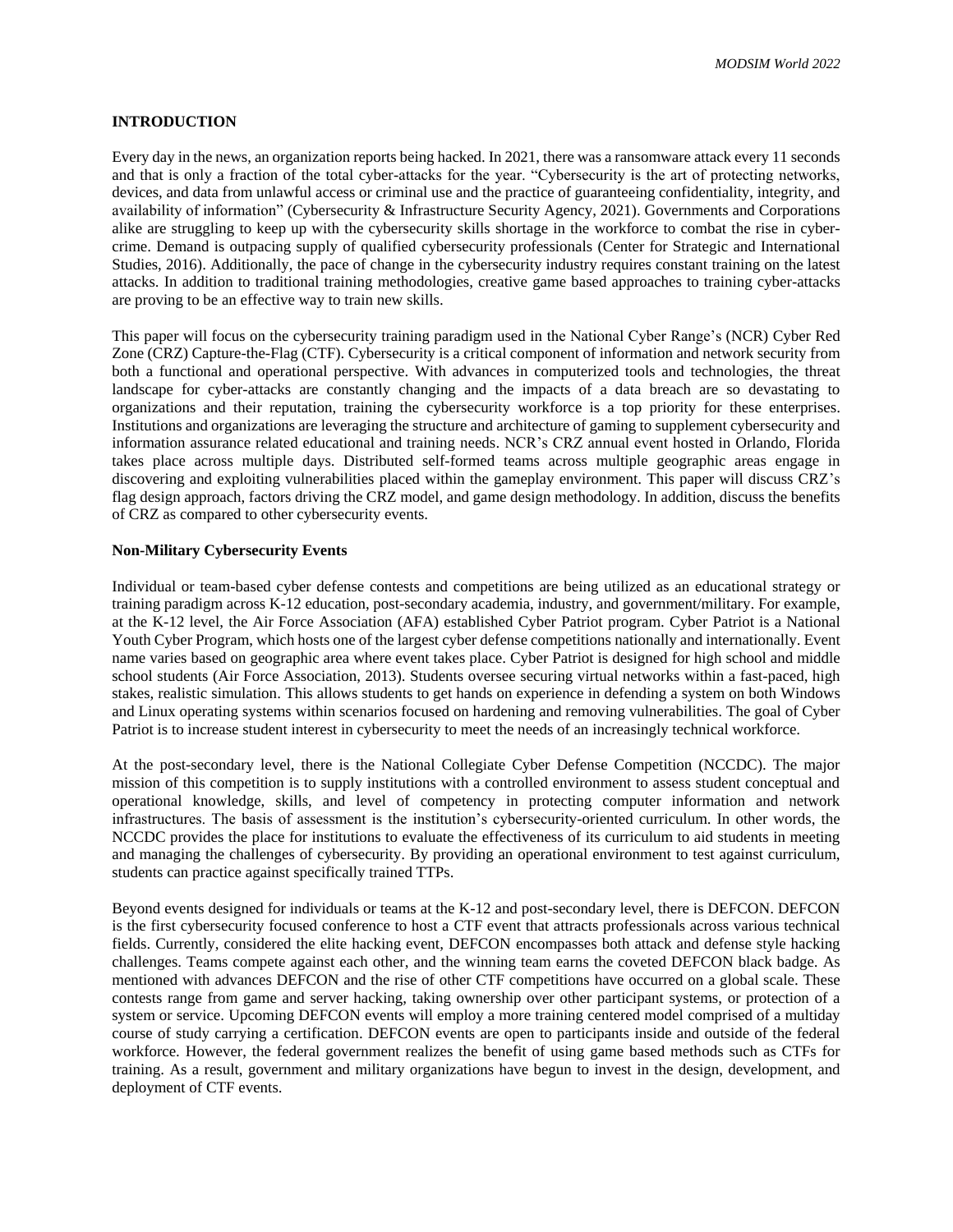One such event is the President's Cup Cybersecurity Competition that is open to the federal workforce. It is managed by Cybersecurity & Infrastructure Security Agency (CISA). This event provides real world scenarios in a game based fashion where teams, or individuals, apply technical skills to complete cybersecurity tasks at varying levels of complexity. All President's Cup challenges are mapped back to work roles from the National Initiative for Cybersecurity Education (NICE) framework. Mapping challenges to NICE standards moves this event beyond fun gameplay into valuable experiential training. While the stated examples share certain aspects that make them effective in meeting he goal of information and network security as defined in the exercises and scenarios for each event, information and network security is more complex and carries higher consequence from the weapons systems perspective. Thus, preservation and protection of such systems requires knowledge, skills, abilities, and other characteristics (KSAOs) as compared to preservation and protection of standard enterprise IT infrastructure. To that end, inadequately secured computerized military equipment and systems means a weakened military posture.

### **Military Cybersecurity Events**

With realization of the benefit of experiential, gamed based training methods, like CTF, multiple Department of Defense (DoD) agencies have engaged their cyber security workforce in developing, hosting, and participating in cyber-based competitions. The cyber-based competitions differ in length, format, and participation level. For instance:

- single day or. multi-day
- attack, defend, Jeopardy-style, or mixed-mode (combination of Jeopardy-style with an attack or defend mode)
- individual or team-based

The Army Cyber Institute's (ACI) premier event is called All-Army CyberStakes CTF. In its fourth year, this event is an individual, online Jeopardy-style competition that is open to all federal employees and ROTC (cadets and attending service academies). The event tests a wide variety of skills related to forensics, cryptography, exploitation (binary and web-based), as well as reverse engineering (Army Cyber Institute, 2022). ACI provides guidance on how to integrate All-Army CyberStakes into an already established training curriculum. That said, it might present opportunities to be modified for team-oriented training. Another virtual CTF used by the Army is a modified version of Artemis (spaceship bridge simulator). In this game, teams must infiltrate and take control of other team's ships via computer networks, attack other teams, defend their own ships, and formulate solutions to mishaps (Hames, 2015).

Recently, the Marine Corps began working NCR to develop the Marine Corps Cyber Games (MCCG) event. It will be a defensive cyber operations focused event with emphasis on protecting hardware and software unique to the DoD. Additionally on the U.S. Marine Corps side of things, the Deputy Commandant for Information is in its third iteration of its CTF called Cyber Games. Cyber Games focuses on offensive cyber operations. Cyber Games is a team-based competition. Teams are comprised of six to ten Marines and civilian Marines of varying rank and can be geographically dispersed (Marines, 2022). Last iteration involved national (i.e., Maryland) and international (i.e., countries) and leveraged the NCR hosted CRZ environment built by scientists and engineers at the Naval Air Warfare Center Training Systems Division.

#### **CYBER RED ZONE**

CRZ is the NCR's annual offensive cyber operations DoD Red Team cyber-based CTF event. Although the focus is on DoD Red Team cyber offensive operations, other teams and technical members within the DoD benefit from participation in the event (e.g., Blue Teams, engineering, etc.). For instance, Blue Team members are exposed to various attack TTPs an adversary could use to gain access and exploit newly discovered vulnerabilities. Such exposure can potentially inform current and future defense TTPs Blue Team members employ against same or similar attacks experienced during the event. As a result, CRZ attracts a wide range of experts with limited to extensive experience engaging in cybersecurity or cyber security-based competitions. CRZ offers various flexibilities that several of the before mentioned events do not, such as team member location. Meaning, teams can be distributed across different military sites within various geographic areas, use of commercial or in-house developed tools, and use of equipment that is either CRZ provided equipment or participant owned equipment. Moreover, CRZ does not place limits on team member size. Through observation and self-reports, teams value this level of autonomy.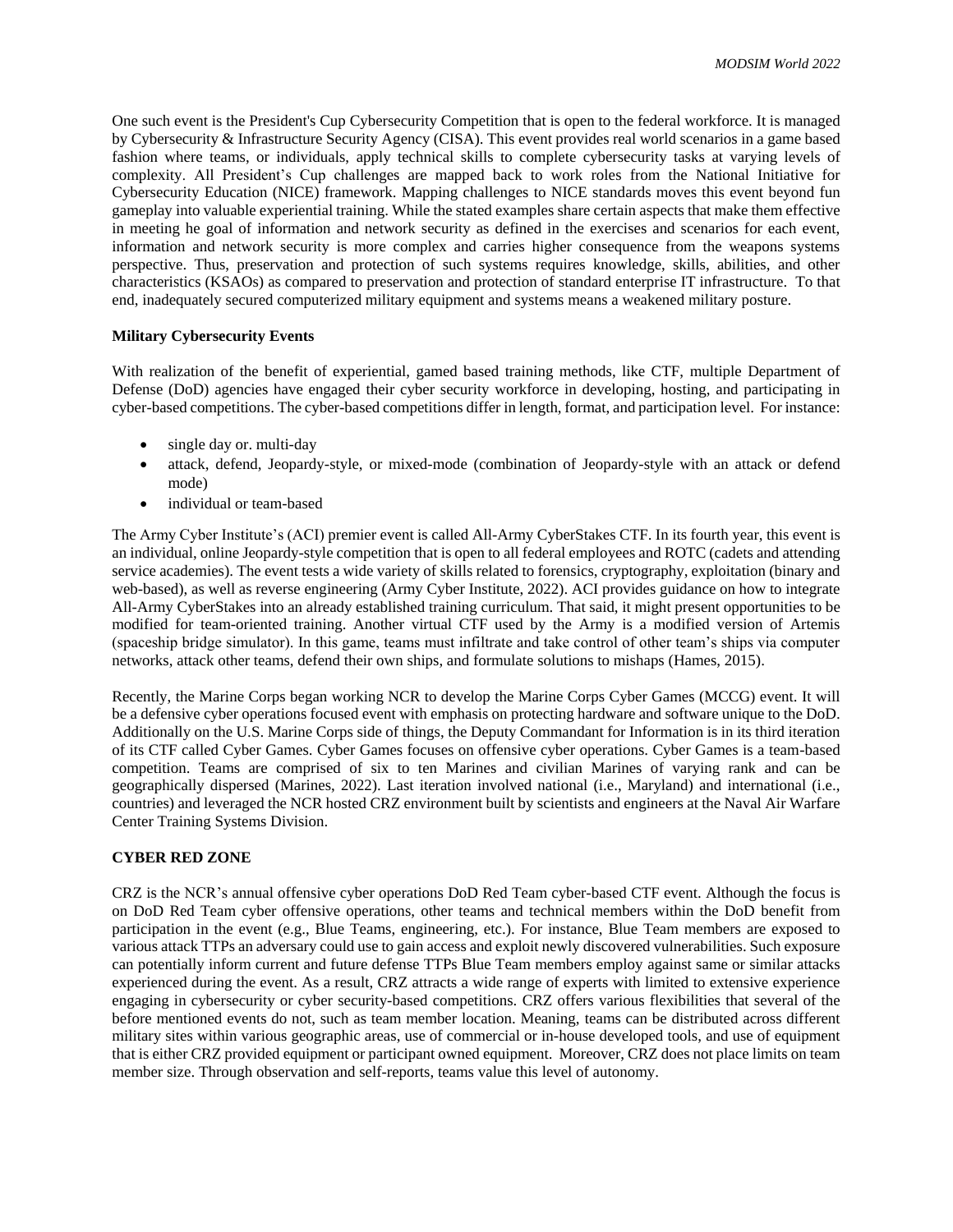To participate in CRZ's 48-hour event, self-formed teams must register members and state any tools or hardware-inthe-loop they intend to utilize outside of what is offered as part of CRZ. In addition, each member must individually complete a demographic and pre-event questionnaire as a required component of registration. At the end of the event, participants are encouraged to complete a post-event questionnaire about their experience during the event. Completion of the post-event questionnaire offers teams the opportunity to earn additional points to ending score. These additional points are pre-designated, and are the same for all teams. However, to earn the post-event questionnaire must be fully complete. As part of the sixth iteration of the event, the authors as well as other key event planning personnel have been exploring ways to measure the construct of creativity in attack approaches. However, such is beyond the scope of this paper, and will be discussed in future publications post deployment and analysis of results.

### **The Range**

CRZ's annual events are out of the NCR's complex in Orlando and is accessible to DoD teams remotely via global DoD networks. Teams can connect to the range from the Joint Mission Environment Test Capability (JMETC) and Multiple Independent Levels of Security (MILS) Network, also known as JMN. Alternatively, teams can connect to the range via the Joint Information Operations Range better known as the JIOR network. Both networks provide the same level of service and access into the range. In addition, teams that do not have access to JMN or JIOR have the option to play in person at the NCR complex in Orlando which hosts an array of testing events in support of understanding and mitigating cybersecurity risks for the DoD.

### **The Environment**

CRZ CTF is architected to comprise three major components in support of gameplay: IT support systems, game support Virtual Machines (VMs), and the CTF game space. All teams have access to the game support (CTF event) VMs and hardware in the loop (HITL), IT support systems (admin) VMs (scoreboard, chat server, file share), and hosted attack VMs (Kali w/ additional installed open-source tools). See Figure 1 (VMs used to support gameplay for the teams diagram) and Figure 2 (architectural diagram of the VMs the teams are attacking).



**Figure 1. Diagram of the VMs Used to Support Gameplay for the Teams**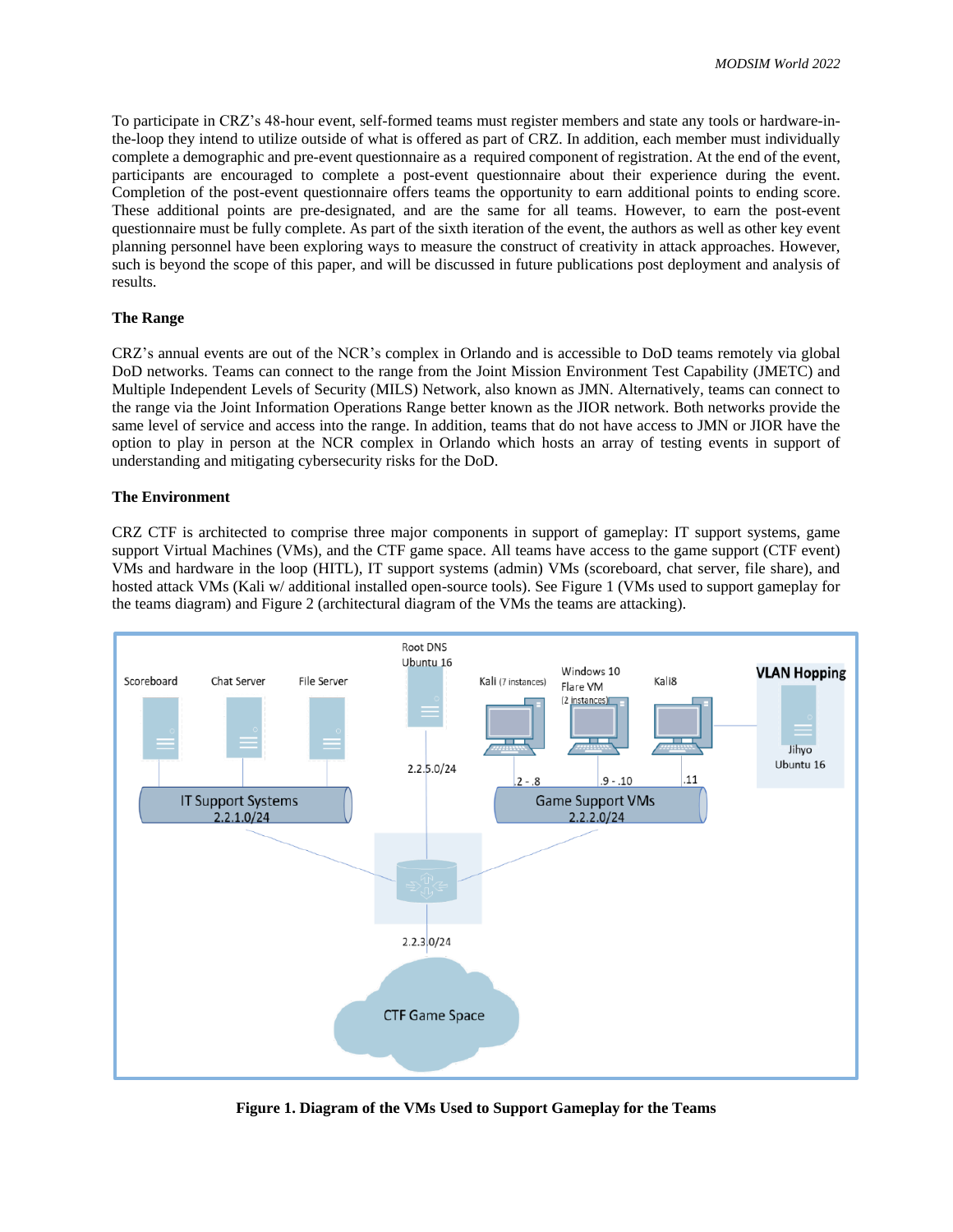

**Figure 2. Architectural Diagram of the VMs the Teams are Attacking**

## **The Teams**

Typical CRZ events consist of over 30 DoD teams comprised of an average of four to ten members of variable skillset, age, and gender. These teams are individuals who are military, government civilians, or government contractors. Given teams are formed by the members themselves based mostly on the organization where they work, there are no restrictions on how many members make up a team; however, the majority consist of an average of four to ten people. Some organizations have enough members to host multiple teams in the event. Consequently, team member expertise varies within and across the formulated teams. Team members participate in CRZ via their JMN or JIOR node. If they are using the range provided systems, they use remote desktops to connect to VMs on the CRZ range in the game support VM. Teams with a larger number of people than provided attacking VMs must share their systems. If teams are providing their own attacking systems, they are connected logically to the game support VM. The distributed nature of teaming and team placement scoring (e.g., first, second, third, etc.) elicits somewhat of a team "bragging rights" element (Shi et al., 2021). Previous teams repeat participation and new teams are formed (or are reformed) based on the desire to improve on a previous score or out score certain teams for well-deserved "bragging rights." It has been our observation, as well as participant self-reporting, that "bragging rights" motivate the competitive nature of competing teams. As stated teams are distributed and geographically dispersed. However, it is important to note that this dispersion is within the United States (US), or from the US but stationed in places such as Japan.

## **CRZ FLAG DESIGN APPROACH**



**Figure 3. Flag Design Approach Flowchart**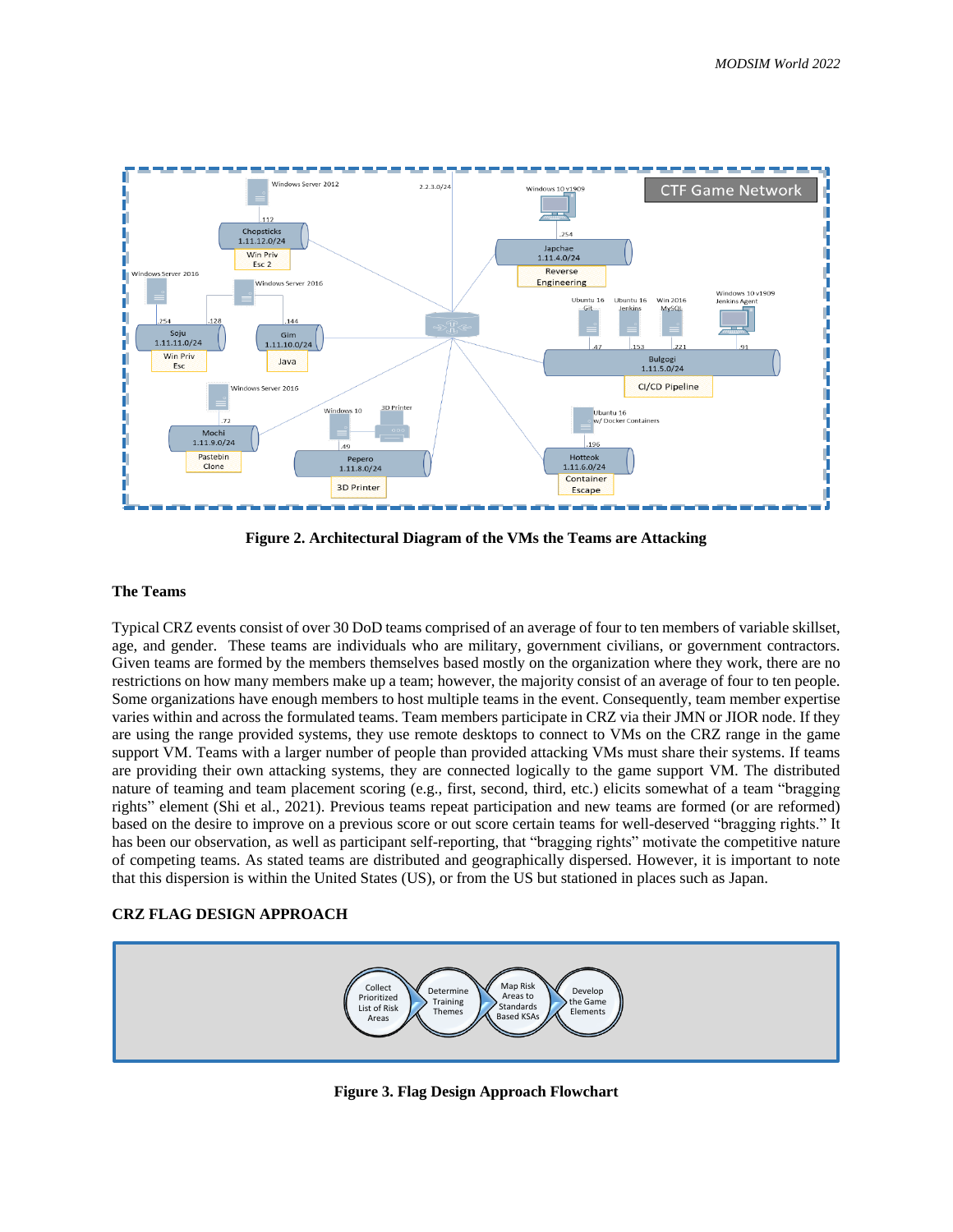By design, all flags are designed to achieve the goal of meeting current training needs. Flags are also designed to be captured using freely available and open-source tools. All flags are designed with publically disclosed vulnerabilities. CRZ is unclassified (UNCLASS), and teams cannot use classified hardware, software, or TTPs during these event. To prepare the gamified CTF a lot of work goes into the flag design (See Figure 3) and challenges that each team will face. Because the cyber world moves at an incredible pace, it is important that CRZ events address the most relevant cyber threats, are data-driven, and mission impact-based (DoD, 2018). Therefore, the first phase of flag design involves procuring a new list of priorities to train. These priorities are obtained from a survey sent to senior leaders from the Developmental Test, Evaluation, and Assessments (DTE&A) cyber working group as well as other event stakeholders. This step ensures CRZ is training relevant and current cybersecurity risk areas specific to DoD systems. For the CRZ 2022 event, DoD proprietary protocols, supply chain, and additive manufacturing were high on the list of cyber risk areas. To address these risk areas, hardware is either procured or custom software is written by flag designers at the NCR complex in Orlando for the participants to practice their attack TTPs.

After identification of relevant risk areas, the next phase involves pulling in Cyber Security Evaluation Team (CSET) expertise at the NCR Orlando complex. CSET provides the CRZ team with flag themes. These themes are conceptual ways to address the stakeholder's risk areas. Armed with the risk areas and themes, the third phase involves the CRZ team generating flag ideas based on mapping risks areas with a baseline set of KSAs defined in the Development Test Cyber Vulnerability Analysis Standards (DT Cyber VA). The CRZ team selected the DT Cyber VA as the KSA reference document because it provides support in identifying KSAs that may be part of qualification standards at the organizational and analysis level. In addition, the document places emphasis on cybersecurity KSAs that are common across DoD components (or organizations within the components) that may contain their own specific guidance, processes, or procedures essential for altering DT Cyber VA standards through any additional qualification KSAs the organization or its components may need to train. Utilization of the DT Cyber VA document for mapping risk areas communicated by DoD senior leadership ensures that the event contains training relevant concepts against current cybersecurity risks and threat landscape (Callaghan, Savin-Baden, McShane, & Eguiluz, 2015).

The last phase of CRZ event design is to develop a compelling story line that ties the flags all together in a cohesive manner. This gamification element increase engagement because the flags are now challenges tied to an overall mission set with purpose and impact, as well as, learning (Landers & Landers, 2014). By adding an immersive story element, the flags now become part of a bigger mission to accomplish a higher-level purpose rather than simply completing a checklist. Since the CRZ event has teams with varying skill sets, the event is designed with three apprentice, three journeyman, and three master difficulty levels. In other words each flag is designed to map to only one level of difficulty. This reduces the barrier to entry for lower skilled teams while still allowing the advanced teams to be challenged. Additionally, teams with varying skill level can scaffold up less experienced members by assigning appropriate easier flags and having more experienced members demonstrate how they solve harder flags. This peer mentoring models how team CTF events train to the greatest common denominator.

## **THE CRZ FLAG DESIGN MODEL: CONSIDERATION FACTORS**



**Figure 4. CRZ Model Design Considerations**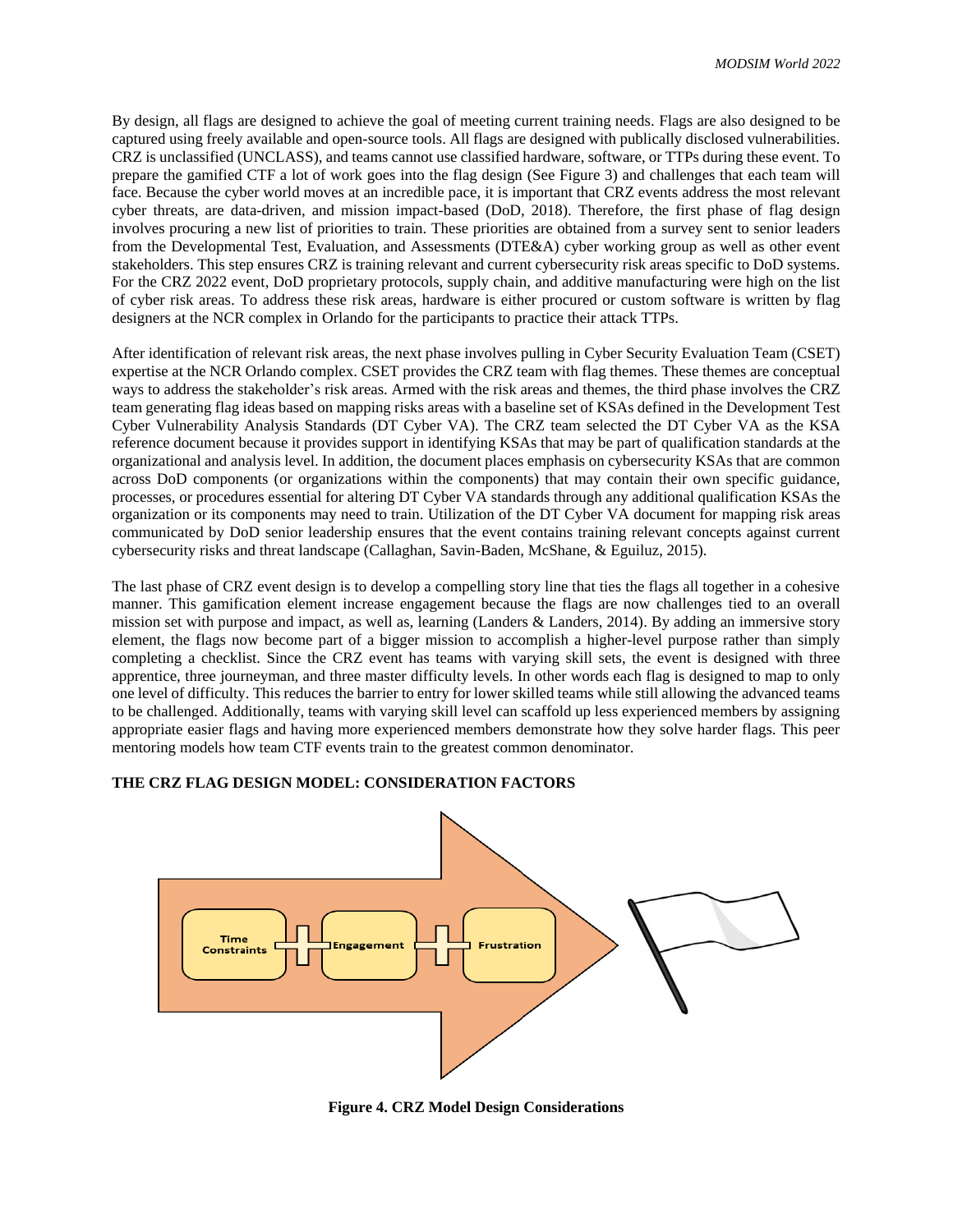Developmental, Operational, Test and Evaluation (DOT&E) KSA document outlines three categories of mastery (apprentice, journeyman, master). The model of nine flags with three at each skill level was derived using trial and error from past events and based on the DOT&E KSAs document. From past events, the primary factors considered for designing flags have been that of time constraints, engagement, and frustration levels (See Figure 4 above). Use of this flag design model ensures teams of all skill levels are challenged for the entire duration of their 48- hour session. That is, the design helps ensuing proper time is allocated to successfully capture the nine flags and complete game challenges. Moreover, it was observed that the inclusion of a realistic back story increases overall participant engagement. Lastly, in theory, the challenge hints provides opportunities (through scaffolding) to exchange points for reduced frustration (Caulkins, Marlowe, & Reardon, 2018).

More specifically, to increase individual and team engagement (recommendation from past user feedback surveys), CRZ added Easter eggs, source for additional points, in the environment. These are undocumented but helpful hints in the game. This encourages teams to better explore the environment and do additional reconnaissance when needing to step away for a minute from a difficult flag challenge. Throughout the environment there are vulnerabilities placed that are not part of the core mission scenario. If teams discover these undocumented vulnerabilities and exploit them, they unlock additional clues to help them with their core mission. For example, if a team exploits the captain's laptop, left in a trash can, the team could uncover network topology diagrams with needed IPs that are useful for the core mission. In CTFs, these ancillary missions are called Easter eggs. In addition to the help they provide, they also present an opportunity to task switch. Task switching postulates that moment-to-moment cognitive task performed, and the effectiveness of performance is a byproduct of multifaceted interplay of deliberate intention governed by goals and frequency and recency of alternative task afforded by the stimuli (Monsell, 2003). Thus, the step away is a cognitive benefit to teams during the problem solving process. Furthermore, this step away that Easter eggs provides to teams does not promote stopping or ending participation but promotes agile or adaptive thinking relative to TTP approach. Essentially, this gives teams a productive task to achieve while giving them a chance to regroup and come up with a divergent plan of attack by removing attention away from a complex task to a much simpler or more easily achievable (yet complex-task informative) one. While Easter eggs in the environment don't accomplish a core mission objective, they do help keep distractions focused on context relevant actions rather than frustrations leading to disengagement.

Lastly, to ensure teams of all skill levels are productive during the CRZ event, hints are available for a point deduction. Each of the nine primary flags (three apprentice, three journeymen, and three master) have various levels of hints, each with increasing levels of help and corresponding points deduction from their game scoreboard. If a team decides to take all the hints for a flag, then this will result in getting no points for that specific flag. However, teams will unlock a walkthrough video that provides them with the proper set of actions necessary to capture the flag. Some flags by the nature of the real world environment have multiple avenues for success. In such cases the flag designer presents only the primary way of capturing the flag. The walkthrough video, made by the flag designer, offers teams an opportunity to learn this new TTP by following along with the video and actually performing the necessary keystrokes. To collect performance metrics, the hosted kali VMs on the range are setup with a custom bash shell (i.e., Linux command prompt) logging script to collect timing information and the specifics of what the commands were that the team used to initiate an attack against a target. The modified bash history is then compared against successful capture of a flag.

## **Flag Submission Tracking**

For CRZ events, the game scoreboard tracks flag submission. In addition, the scoreboard not also keeps track of incorrect guesses. This is achieved by using timing information from when a flag was obtained on the game scoreboard in relation to when the team started their attack via the bash logging script. Team performance can be assessed per flag, that is, if provided the flag is captured via command line attacks. While performance measures are important to investigate, it is also equally important to investigate how effective this event is at training. Specifically, how well it does at improving performance in the identified risk areas. Currently, this type of data is being captured at the reaction level via self-reports provided to team members. Each team is given a battery of surveys via the in-game file share before the event starts to assess pre-event knowledge and again after the event to see if the event helped improve understanding of the KSAs targeted by CRZ. The CRZ team is exploring other performance measurement and training effectiveness approaches for future iterations of the event that go beyond self-reporting, but that will not involve additional surveys to complete or interrupt the flow of problem-solving.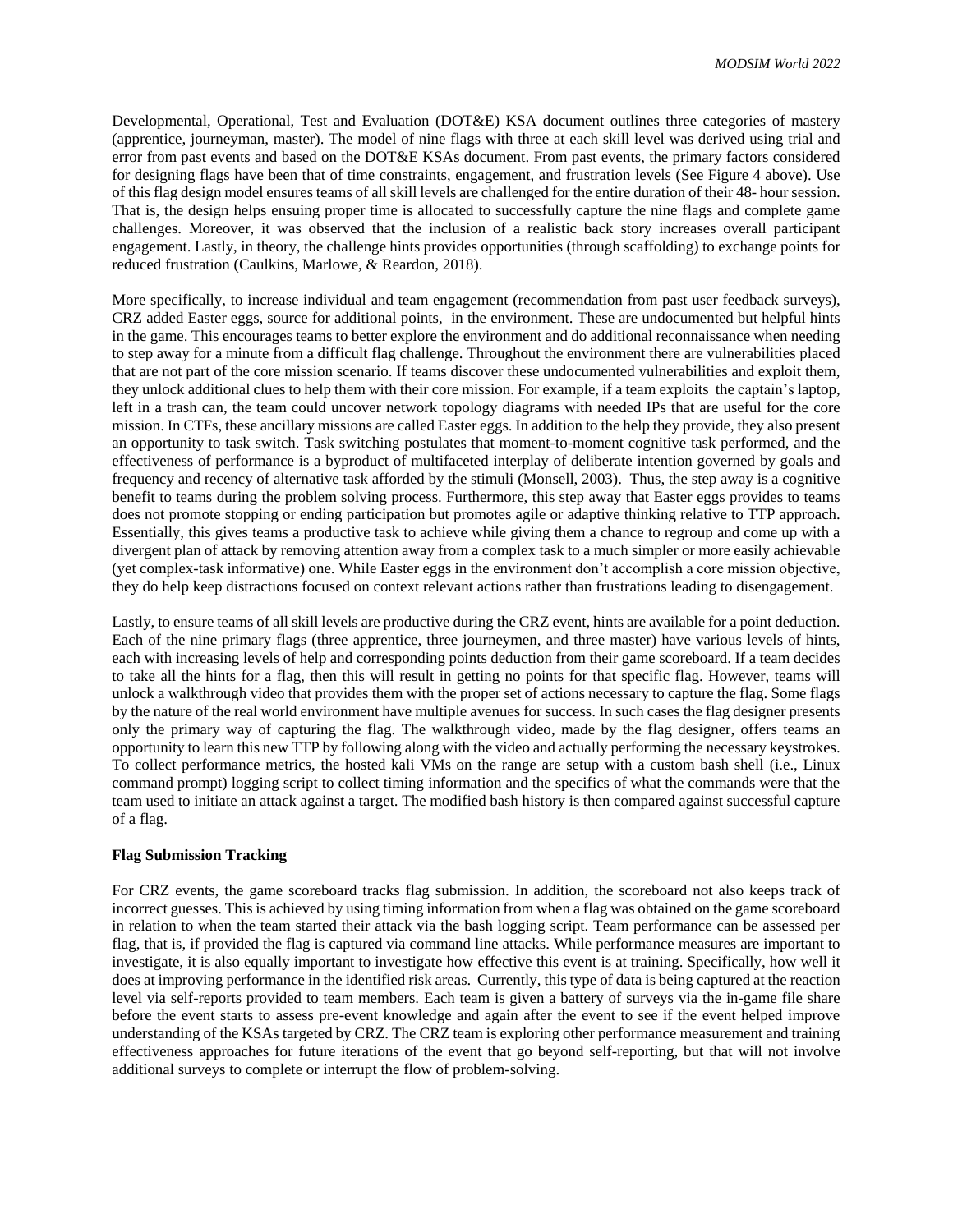## **CONCLUSION**

Various institutions and organizations employ computer security contests and competitions, such as capture-the-flag (CTF) to attract talent, retain talent, introduce cybersecurity topics, or train cybersecurity personnel. K-12 education, academia and even industry host or deploy such events. In recent years, the government and military have engaged in the design, development, and deployment of CTF cyber-based competitions. As a major focus of this paper, the National Cyber Range's Cyber Red Zone event built in collaboration with the Naval Air Warfare Center is increasing in popularity among DoD Red Teams and other member of the cybersecurity workforce.

DoD Red Teams are National Security Agency (NSA) certified, as well as, accredited by the United States Strategic Command with the primary role of conducting adversarial assessments (AA) on defense systems (subsystems) underlying networks and data infrastructures. Such personnel often participate in CRZ and can carry multiple forms of cyber centered certifications. In other words, these teams are critical technical assets, so it is important for these teams, and those supporting these types of teams, to continually learn and sharpen individual and collective skills associated with defense cybersecurity. DoD Red Teams focus on uncovering weapons systems security vulnerabilities that may exist within defense networks and data infrastructures. Moreover, DoD Red Teams help inform weapons systems program goals and strategic objectives.

Given adversarial cyber operations rapidly evolve as technology continually advances, defense missions and systems remain at risk from adversarial cyber operations. Therefore, it is the reason why the first phase of designing flags for CRZ events involves collecting data from senior leaders regarding current risk areas in defense cybersecurity. Obtaining information on relevant, current day risk areas ensures real-world applicability post the CRZ CTF competitive training experience. In its sixth iteration, CRZ flag design is a multi-phased approach as shown in Figure 3. As mentioned, consideration to factors such as timing, engagement, and frustration serves as a guidance model during flag and challenge design for the multi-day event as well as the integration of game elements (such as storyboard, Easter eggs, chat, etc.). Future publications aim to elaborate more on participant performance outcomes and qualitative feedback. In addition to providing an engaging and challenging training experience, CRZ provides opportunity for participants to think critically, as well as extend their current knowledge and skill base. For instance, use of Easter eggs provide opportunity to task switch when encountering high complexity flags. As well as hintprompted walk-through videos provides opportunity to about more advanced TTPs.

Future iterations of CRZ should examine methods for determining to what degree CRZ elicits offensive and defensive creative unknown TTPS and the link between the use of those TTPs in the capture of specific flags or completion of particular challenges. In addition, answering the question, does CRZ flag challenges elicit creative attack approaches in participants? As well as additional methods for assessing training effectiveness of CRZ. With advances in technology, exploring ways to integrate automation of flag order and complexity across teams based on each team's performance, inclusion of mixed reality devices to enhance the immersive experience or investigate facets of attention or design of comparison experiments (i.e., CRZ versus other CTF training simulations) are areas worth exploration.

## **ACKNOWLEDGEMENTS**

The authors very much appreciate the support, direction and guidance by the Office of the Under Secretary of Defense for Research and Engineering (OUSD R&E), Director Developmental Test, Evaluation and Assessments (DDTE&A), and the Test Resource Management Council in the support required to develop this paper. The authors would also like to thank all additional parties for any review and suggestions toward improving paper quality.

#### **REFERENCES**

Air Force Association. (2013). What is Cyber Patriot? [AFA CyberPatriot Website \(uscyberpatriot.org\)](https://www.uscyberpatriot.org/)

Army Cyber Institute. (2022). All-Army CyberStakes Capture-the-Flag[. ACI CTF](https://www.acictf.com/)

Callaghan, M., Savin-Baden, M., McShane, N., & Eguiluz, A. G. (2015). Mapping learning and game mechanics for serious games analysis in engineering education. *IEEE Transactions on Emerging Topics in Computing*, *5*(1), 77-83.